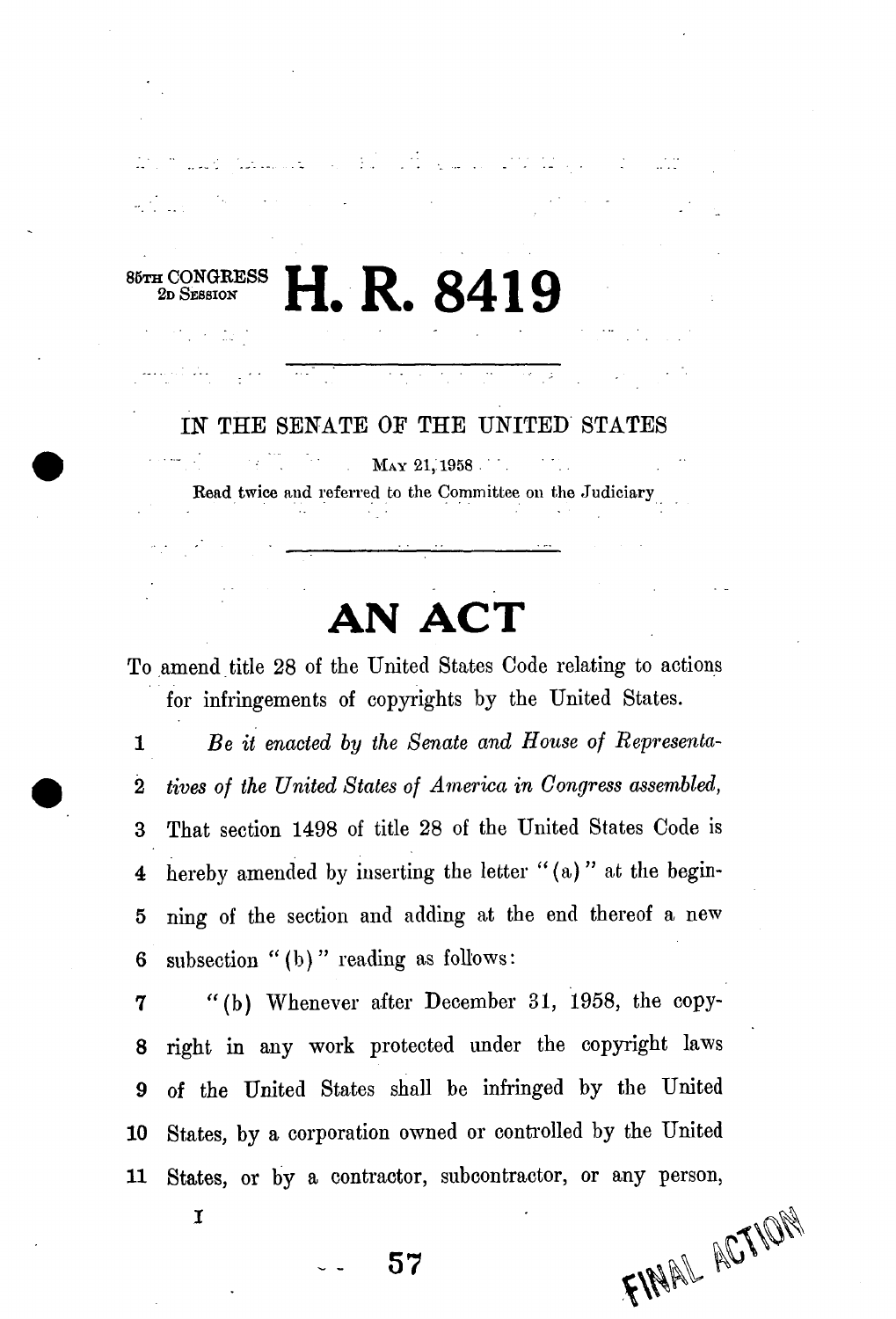1 firm, or corporation acting for the Government and with 2 the authorization or consent of the Government, the exclu-3 sive remedy of the owner of such copyright shall be by 4 action against the United States in the Court of Claims for 5 the recovery of his reasonable and entire compensation as 6 damages for such infringement, including the minimum 7 statutory damages as set forth in section 101 (b) of 8 title 17, United States Code: *Provided,* That a Govem-9 ment employee shall have a right of action against the 10 Government under this subsection except where he was 11 in a position to order, influence, or induce use of the 12 copyrighted work by the Government: *Provided, how-*13 *ever,* That this subsection shall not confer a right of action 14 on any copyright owner or any assignee of such owner with 15 respect to any copyrighted work prepared by a person while 16 in the employment or service of the United States, where 17 the copyrighted work was prepared as a part of the official 18 functions of the employee, or in the preparation of which 19 Government time, material, or facilities were used: *And*  20 *provided further,* That before such action against the United 21 States has been instituted the appropriate corporation owned 22 or controlled by the United States or the head of the appro-

2

**58** 

 $\mathbf{A}$  in  $\mathbf{A}$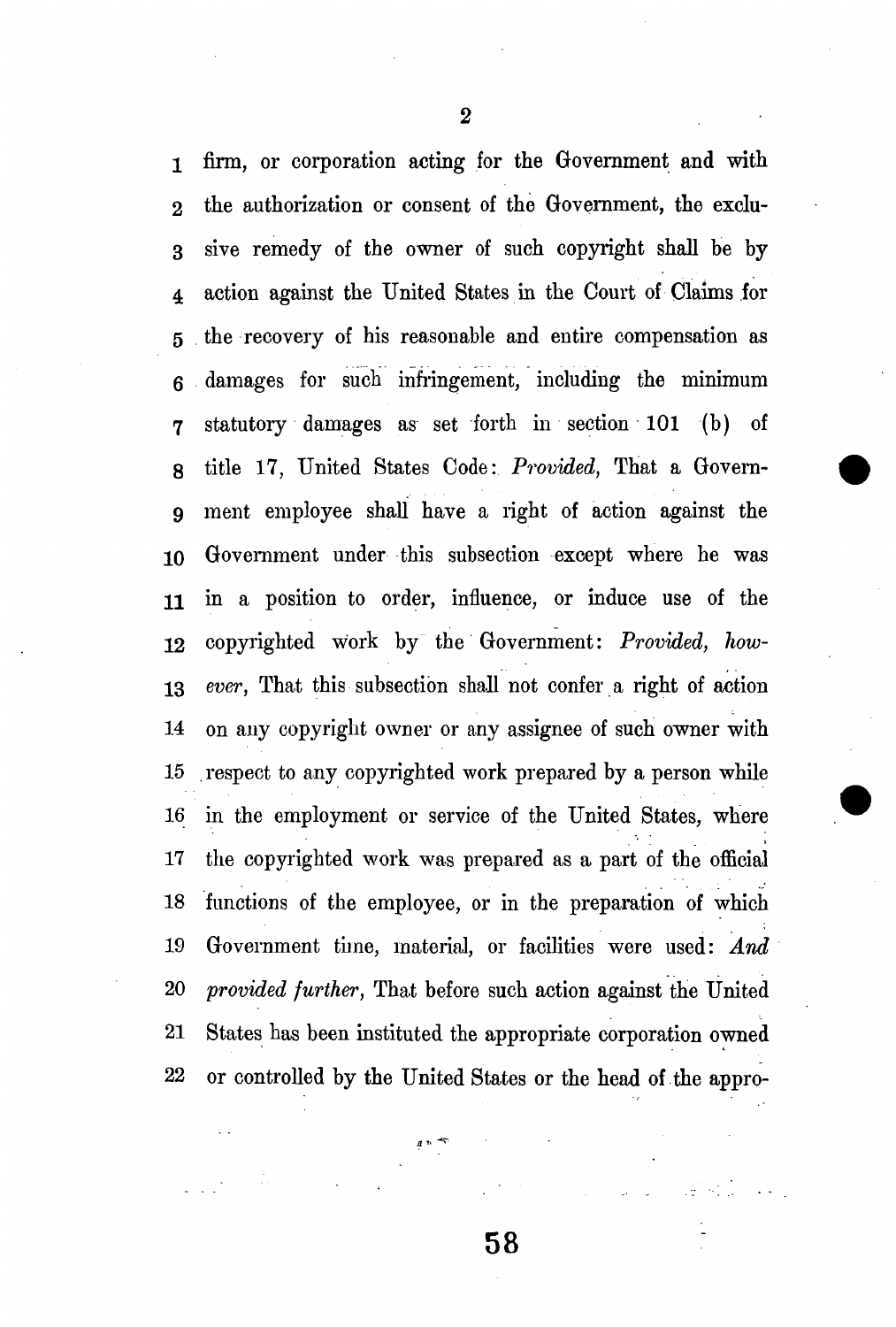1 priate. department, or agency of the Government, as the case 2 may be, is authorized to enter into an agreement with the 3 copyright owner in full settlement and compromise for the 4 damages accruing to him by reason of such infringement 5 and to settle the claim. administratively out of available 6 appropriations.

7 "Except as otherwise provided by law, no recovery shall 8 be had for any infringement of a copyright covered by this 9 subsection committed more than three years prior to the 10 filing of the complaint or counterclaim for infringement in the 11 action, except that the period between the date of receipt of a 12 written claim for compensation by the Department or agency 13 of the Government or corporation owned or controlled by the 14 United States, as the case may be, having authority to settle 15 such claim and the date of mailing by the Government of a 16 notice to the claimant that his claim has been denied shall not 17 be counted as a part of the three years, unless suit is brought 18 before the last-mentioned date."

19 SEC. 2. Title 10, United States Code, section 2386 (4), 20 is amended by adding after "patents" the words "or copy-21 rights".

**59** 

 $\frac{1}{2}$  ,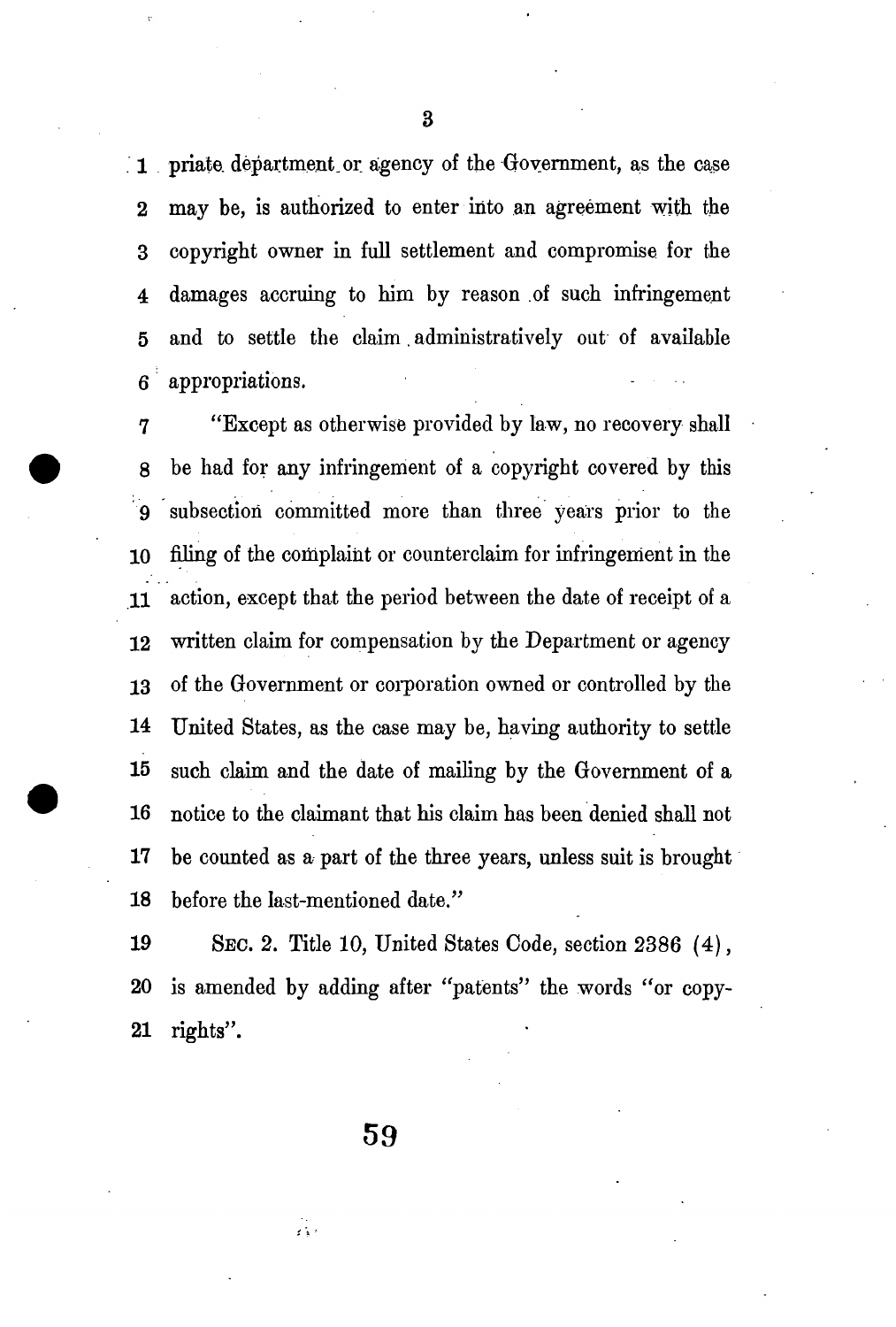**illianally** SEC. 3. The catchline of section 1498 of title 28, United 2- States Code, is amended to- read—, *'::'*  Ž.

3 "§ 1498. Patent and copyright cases".

4 The item identified as

"1498. Patent cases"

5 in the chapter analysis of chapter 91 of title 28, United 6 States Code, is amended to read—

."1498. Patent and copyright cases".

Passed the House of Representatives May 19, 1958. Attest: RALPH R. ROBERTS, *Clerk.* 

**60**